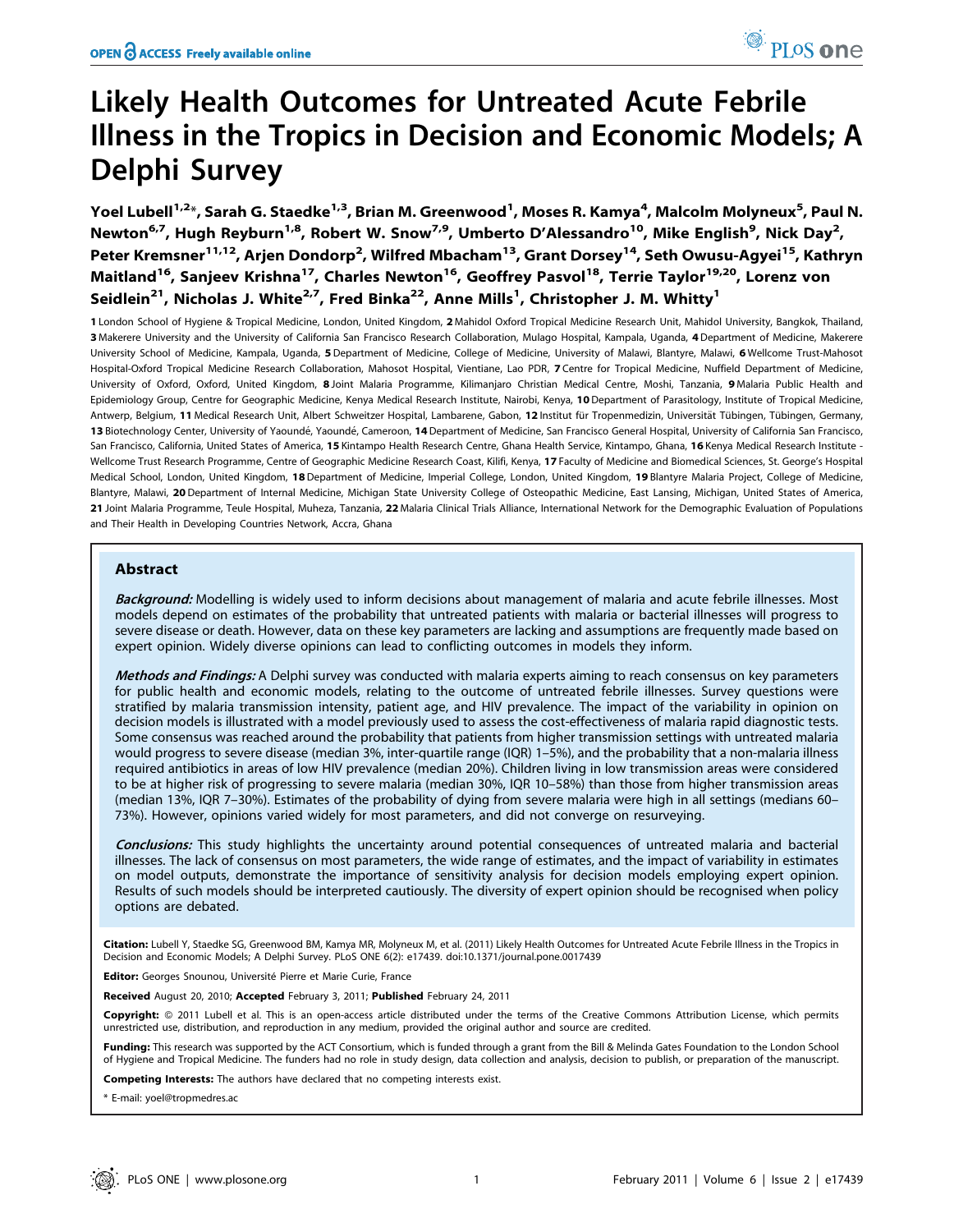### Introduction

Malaria and acute bacterial infections are major causes of mortality in resource poor settings, particularly for children. Although funding and commitment to malaria control efforts have intensified recently, diagnosis and management of malaria and other causes of acute infection remains challenging and the costeffectiveness of different options is often unclear. Economic evaluations and other decision models are frequently used to inform policy-makers about the impact and cost-effectiveness of different strategies for prevention, diagnosis, and treatment of malaria and other diseases [1,2,3,4]. Models provide a framework for decision-making under conditions of uncertainty, outlining alternative courses of action, and identifying the preferred option [5]. Decision models can be powerful tools, synthesizing a wide range of factors, such as the costs and consequences of different interventions, to produce clear policy recommendations. However, real data informing key model parameters are often lacking.

Ideally, all parameter values for decision models should be obtained from robust empirical studies; however this is not always feasible or ethical. For example, a critical baseline parameter in models evaluating malaria case management is the probability that a malaria patient will die in the absence of adequate treatment. There have been a small number of studies suggesting an estimate for this value, most notably Greenwood et al in 1991, citing a mortality of 1% for a malaria attack [6]. Use of incidence and mortality data from the WHO 2009 malaria report, for instance, gives a mortality rate of 0.3%, with some regional variation [7]. Such estimates however include both treated and untreated cases. For obvious ethical reasons, estimates of mortality rates for untreated cases cannot be collected experimentally; values derived from expert opinion are often used instead [8,9]. Expert opinion has been employed to estimate values for parameters in models evaluating the cost-effectiveness of insecticide treated bed-nets, diagnostics, and antimalarial treatment [10,11,12,13,14,15], and these are widely used in policy discussions. However, opinions may vary considerably, and often these estimates do not account for explanatory variables such as patient age and malaria transmission intensity.

Delphi surveys are a well-established technique for gathering expert opinions which aim to reach a consensus on the parameter values of interest [16]. The ultimate goal of consensus building is to minimize the variance around parameter values [17]. The Delphi process invites input from individuals using a systematic, anonymous and iterative approach, facilitating a more inclusive process of determining values than open discussions where a small number of individuals can dominate discussion and consequent opinion [18]. Delphi surveys allow a range of individuals to express their opinion which can then be re-assessed by considering the input from other participants, with the aim of reaching some convergence on the values of interest.

In this study, a Delphi survey was conducted with prominent malaria experts to establish estimates for key parameters to be used in decision models of malaria case management in malariaendemic areas. To test the potential impact of variability in parameter values on models, the survey results were subsequently entered in a simplified version of a decision model previously used to evaluate the cost-effectiveness of rapid diagnostic tests (RDTs) for malaria [19].

### Methods

central parameters for which data were lacking were identified using sensitivity testing. These usually rely on expert opinion. The parameters identified included the following: 1) the probability that a case of untreated malaria would become severe; 2) the subsequent probability of death for an untreated severe malaria episode; 3) the probability that a non-malarial illness was bacterial and required antibiotic treatment; 4) the probability that a bacterial infection would become severe if not treated with antibiotics; and 5) the probability of death, for a severe, untreated bacterial illness. The Delphi survey questions were designed to capture estimates for each parameter stratified by malaria transmission intensity and patient age. The initial questionnaire and responses are shown in Annex 1 (Annex S1). The questions were piloted with three expert panellists and revisions made on the basis of their responses.

Panellists were purposively selected based on their expertise and international reputation in managing malaria as well as other infectious diseases in Africa and Asia, their involvement in the global malaria policy process, and their relevant publications in the clinical literature. This paper's authorship includes all panellists, plus YM and AM who provided economic and modelling support. All panellists had experience of malaria in both low and high transmission settings, and the panel was designed to capture experience from West, East, Central and Southern Africa, and South and Southeast Asia. In the first round, the panellists were asked to complete the initial questionnaire, providing point estimates of probabilities based on their personal beliefs, and to provide feedback on the survey structure and questions. To summarize the results of the first round, the mean, median and range of each parameter estimate were calculated, and responses were graphed to demonstrate the distribution of opinion. Panellist comments on the survey were categorised by topic. The individual responses of each panellist were anonymized in the summary of each survey round.

Revisions to the survey questionnaire were made based on the number of times an issue was raised, the practicality of the suggested change, and its relevance to the context of the survey. The most significant changes to the questionnaire involved the stratification of malaria transmission intensity, from three strata (low, medium and high), to two strata in the revised questionnaire (low/epidemic-prone and medium/high) [20] to assist clarity of results. In addition, severe malaria was separated into four categories: cerebral malaria, severe anaemia, respiratory distress, and the presence of any of the World Health Organization's (WHO) definitions of severe malaria [21]. The questions relating to non-malarial illnesses were also stratified by areas of low and high HIV prevalence in the revised questionnaire, shown in Annex 2 (Annex S2).

In the second round of the survey, the panellists were provided with the revised questionnaire, the results of the first survey, and the panellists' comments. The identities of other respondents were kept confidential. Panellists were asked to complete the revised questionnaire, providing point estimates of probabilities, with the aim of developing consensus for the various estimates. The results of the second round were summarized and graphed, as was done initially.

To evaluate, by way of an illustration, the impact of the range different parameter estimates considered likely by panellist on decision modelling, the Delphi survey results were entered into an existing representative model designed to evaluate the costeffectiveness of using RDTs in the management of febrile patients. The model is a simplified version of an open-access model that was developed to support policy decision-making [19]. The model calculates the net-benefit of using an RDT to diagnose malaria as

To inform the Delphi survey questions, previously developed models assessing strategies for the diagnosis and treatment of acute febrile illness in malaria-endemic areas were examined, and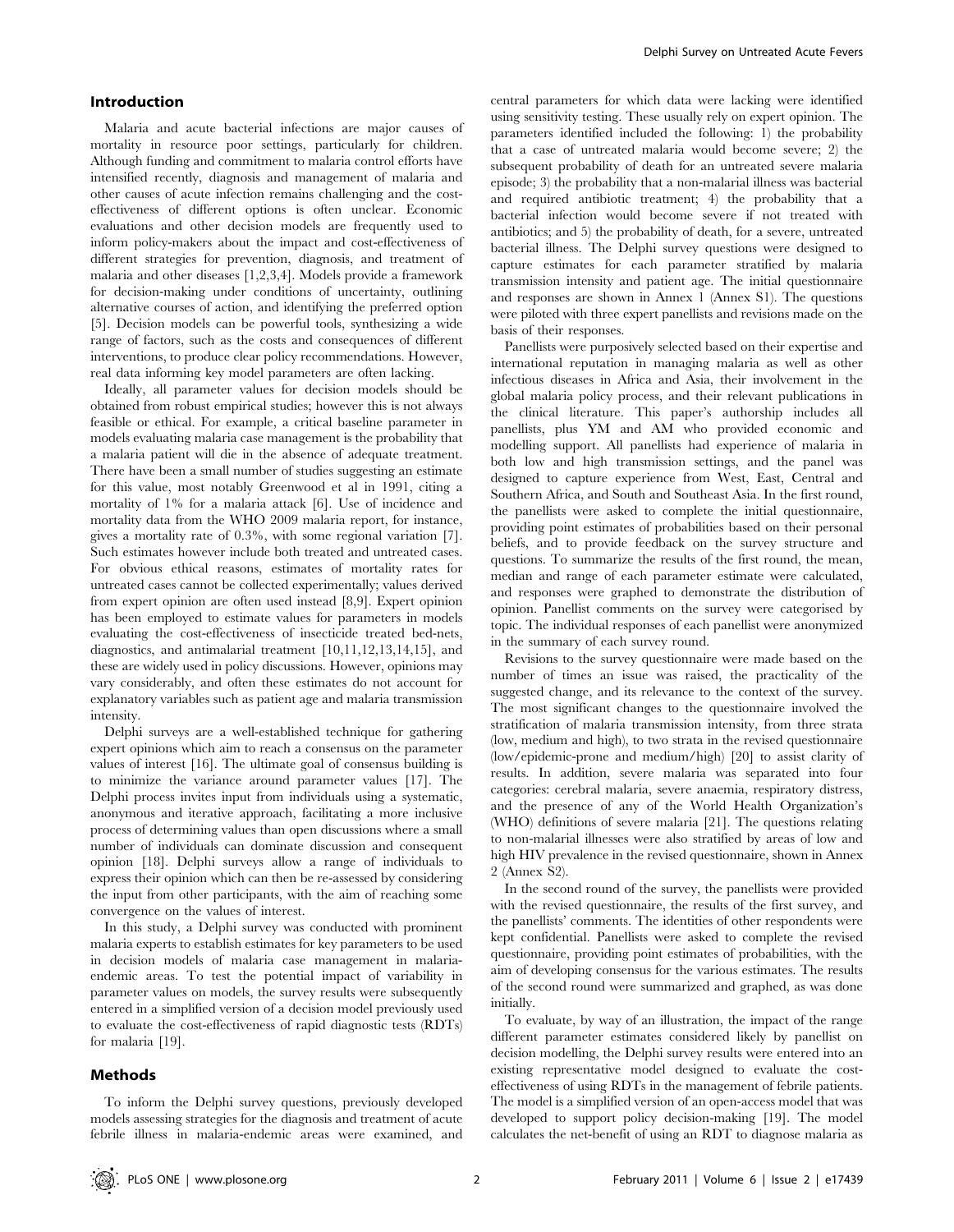compared to treating febrile patients presumptively with antimalarials, using cost and effectiveness data from Ugandan children under five. A positive net-benefit indicates a cost-effective treatment, while a negative net-benefit suggests the reverse. Initially, the median point estimates derived from the second round Delphi results were used in the model. To demonstrate the impact of the range of estimates, one way sensitivity analyses were carried out for each of the parameters while holding all other parameters constant at the median estimate. A tornado graph was produced to illustrate the impact of this variation on the netbenefit of the RDTs as determined by the model.

Ethical approval was not considered necessary for this survey as all panellists were fully informed and consenting by taking part in the Delphi process with no direct impact on patient care.

### Results

The survey was conducted in 2008–2009. Of the 27 individuals invited to participate in the survey, 22 panellists (81%) completed the initial questionnaire, and 21 completed the revised questionnaire. Of the 21 panellists, 17 cited Africa as the primary area in which they were most experienced, with the remaining citing South and Southeast Asia. Results from the first round were used to develop the revised questionnaire. After the second round, it became apparent that the estimates that initially diverged widely for most parameters had not converged, and that further convergence of opinion with further rounds of surveying was unlikely to occur. Further sampling would be more likely to lead to lower response rates than better estimates. Thus, the results of round two are presented as final.

#### Summary results for children under five and adults

The Delphi survey results for children under five years of age are summarized in Tables 1a and 1b and for adults in Tables 2a and 2b. Children in low transmission areas were considered to be at higher risk of progressing to severe malaria (median 30% IQR 10–58%) than those living in areas of higher transmission (median 13% IQR 7–30%), but there was wide variability in the actual prediction. The probability that severe malaria would progress to death was judged similar in both settings (medians 73% and 60% respectively). The likelihood that non-malarial illnesses would require antibiotic treatment, and the outcome of untreated bacterial illnesses, were believed to vary with HIV prevalence. Children living in areas of high HIV prevalence were considered by most participants to be at higher risk of bacterial illness that would benefit from antibiotic treatment, and at greater risk of

Table 1. Delphi survey estimates for children under 5 years of age.

progressing to severe illness and death if such illnesses went untreated, than children from areas with lower HIV prevalence. The survey results indicated a wide dispersion of expert opinion on almost all parameters best seen in Figures 1–5, with little convergence between rounds of questioning.

#### Outcome of untreated malaria

Figure 1 shows the estimates obtained for the probability that untreated malaria would progress to severe malaria (including any manifestation defined by WHO), stratified by age and transmission intensity. For older patients, particularly those over 15 years of age, living in medium/high transmission areas, some consensus was achieved on the risk of progressing to severe malaria, with all estimates 20% or less, and with a median of 3%. For younger children and residents of lower transmission settings, opinions were more diverse. For children under five years of age from medium/high transmission areas, all but 4 panellists estimated that the probability of progressing to severe malaria was 30% or less; however, one panellist estimated the risk to be 80%. In lower transmission areas, estimates of the risk that untreated cases would progress to severe malaria ranged widely, from 5–100% for all age groups. Estimates of the risk of developing specific manifestations of severe malaria (cerebral malaria, severe anaemia, respiratory distress) were more concentrated than the estimates for any WHOdefined manifestation (see Annex S2 for detailed results). Opinions on the probability of dying from untreated severe malaria, a key parameter for many models were much more diverse, regardless of age or transmission intensity, ranging from 5–100% from children under 15 years of age, and 5–95% for older patients (Figure 2).

#### Outcome of untreated non-malarial illnesses

Three questions related to the outcomes for individuals with non-malarial illness. The first of these sought to quantify the proportion of those illnesses that are viral and considered to be self-limiting, and those that are bacterial and require antibiotic treatment. In areas of low HIV prevalence, the proportion of nonmalarial illnesses that could benefit from an antibiotic was judged to be approximately 20% for all ages, with most respondents estimating 30% or less (Figure 3). In areas of higher HIV prevalence, the estimates were higher and more widely dispersed, with a median of 30%. No consensus was reached on the probability that a bacterial illness would become severe if not treated with an antibiotic regardless of age or HIV prevalence (Figure 4). Estimates of the probability that a severe bacterial illness would result in death if left untreated also varied widely, particularly in areas of high HIV prevalence (Figure 5).

|                 | Parameter                                                                 | <b>Low/Epidemic Prone areas;</b><br>Median (IQR) | <b>Medium/High trans-</b><br>mission; Median (IQR) |
|-----------------|---------------------------------------------------------------------------|--------------------------------------------------|----------------------------------------------------|
| IQ1             | Probability untreated malaria becomes severe                              | 30% (10-58%)                                     | 13% (7-30%)                                        |
| l O2            | Probability severe malaria progresses to death                            | 73% (50-85%)                                     | 60% (45-80%)                                       |
|                 | <b>Parameter</b>                                                          | Low HIV prevalence                               | <b>High HIV prevalence</b>                         |
| l Q3            | Probability non-malarial illness requires antibiotics                     | 20% (10-25%)                                     | 30% (23-40%)                                       |
| $\overline{Q4}$ | Probability illness that requires antibiotics becomes severe              | 20% (18-50%)                                     | 40% (30-73%)                                       |
| l Q5            | Probability that severe illness requiring antibiotics progresses to death | 40% (28-50%)                                     | 50% (40-68%)                                       |

Table 1 a (above) shows the median and interquartile range for the responses provided for questions 1 and 2, relating to health outcomes of untreated malaria in children. Table 1b (below) shows the median and interquartile range in responses to questions relating to non-malaria febrile illness in children. IQR – interquartile range. doi:10.1371/journal.pone.0017439.t001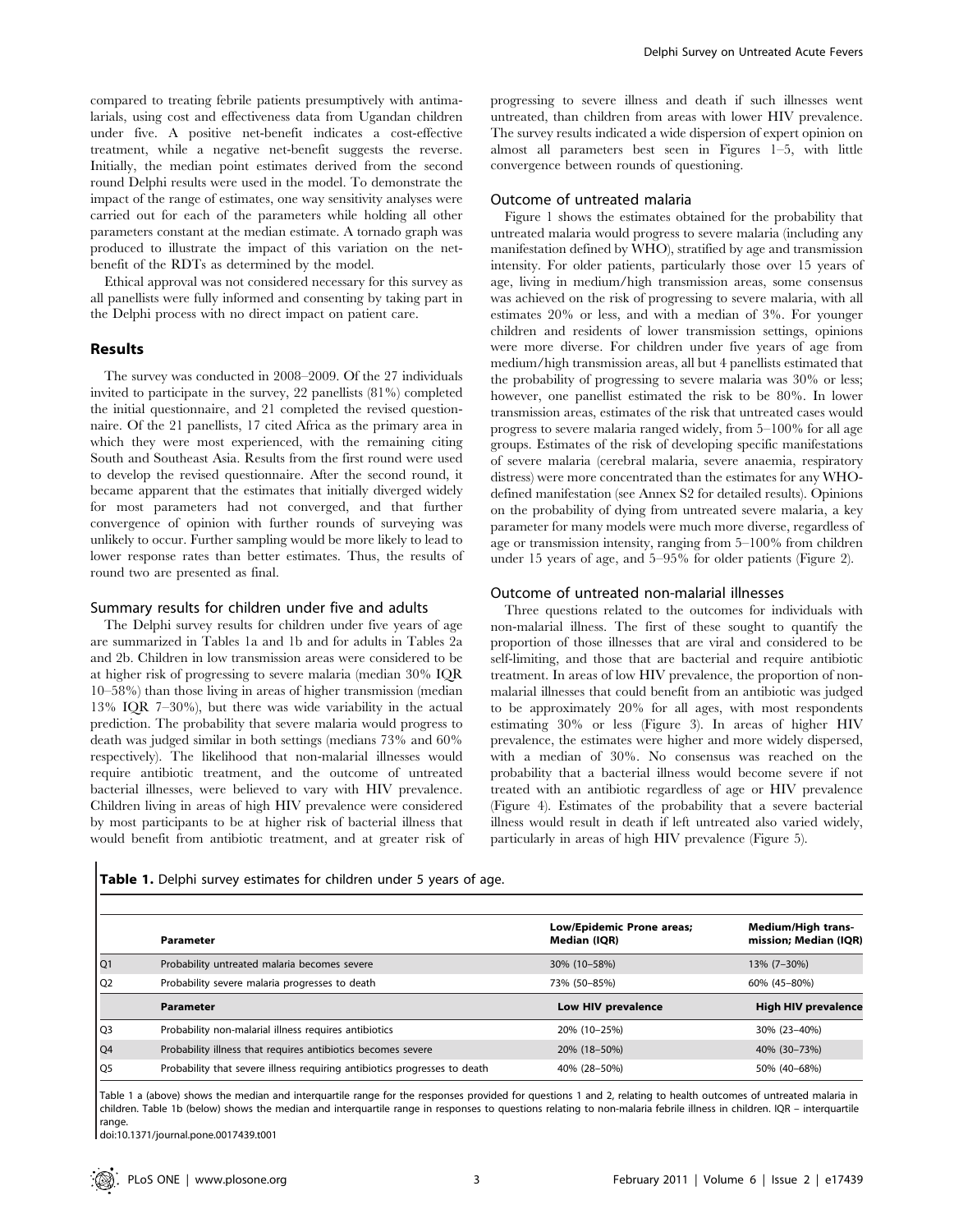#### Table 2. Delphi survey estimates for adults.

|                  | Parameter                                                    | <b>Low/Epidemic Prone</b><br>areas; Median (IQR) | <b>Medium/High trans-</b><br>mission; Median (IQR) |  |
|------------------|--------------------------------------------------------------|--------------------------------------------------|----------------------------------------------------|--|
| Q <sub>1</sub>   | Probability untreated malaria becomes severe                 | 18% (5-25%)                                      | $3\%$ (1-5%)                                       |  |
| l Q <sub>2</sub> | Probability severe malaria progresses to death               | 70% (50-80%)                                     | 45% (30-71%)                                       |  |
|                  |                                                              | Low HIV prevalence                               | <b>High HIV prevalence</b>                         |  |
|                  |                                                              |                                                  |                                                    |  |
| Q <sub>3</sub>   | Probability non-malarial illness requires antibiotics        | 20% (13-28%)                                     | 30% (30-40%)                                       |  |
| Q4               | Probability illness that requires antibiotics becomes severe | 20% (10-30%)                                     | 30% (23-65%)                                       |  |

Table 2 a (above) shows the median and interquartile range for the responses provided for questions 1 and 2, relating to health outcomes of untreated malaria in adults. Table 2b (below) shows the median and interquartile range in responses to questions relating to non-malaria febrile illness in adults. IQR – inter-quartile range IQR – interquartile range.

doi:10.1371/journal.pone.0017439.t002

### Impact of the range of probability estimates on the RDT model outcome

To test the impact of the variation of expert opinion found in this survey on a typical decision model the parameter values for children under five determined by the Delphi survey (Tables 1a and 1b) were entered into the RDT model to explore the impact of the estimates and the dispersion of opinion. Using the median parameter values, the model output suggests that use of an RDT to target treatment appeared to be cost-effective in low transmission settings (positive net benefit of \$35), but not in higher transmission settings (negative net benefit of -\$30). When the full range of estimates provided in answer to each of the Delphi survey questions was entered into the model however, substantially different results were produced (Figure 6). In areas with high

transmission, varying the estimate for the probability that untreated malaria would become severe from the median (15%) to the lowest value (1%) strengthened the negative outcome (negative net-benefit of -\$242), while entering the highest value (80%) reversed the results and produced a positive outcome (positive net-benefit of \$12). Similar results were seen for the probability that untreated severe malaria would lead to death in high transmission areas. In low transmission settings, varying the parameters for outcome of untreated malaria had less of an impact. In both low and high HIV prevalence settings, variation in the parameters for non-malarial illnesses had a significant impact on the model output, leading to a reversal of the net-benefit from positive to negative when assuming that fewer illnesses would benefit from antibiotic treatment, or that the probability that

Low transmission or epidemic prone areas



Medium or high transmission areas



Figure 1. Probability of developing severe illness for untreated malaria cases. The top panel shows results for low transmission or epidemic prone areas; the bottom panel are the results for medium/high transmission areas. The median in both settings decreases with age and the estimates also become less dispersed. doi:10.1371/journal.pone.0017439.g001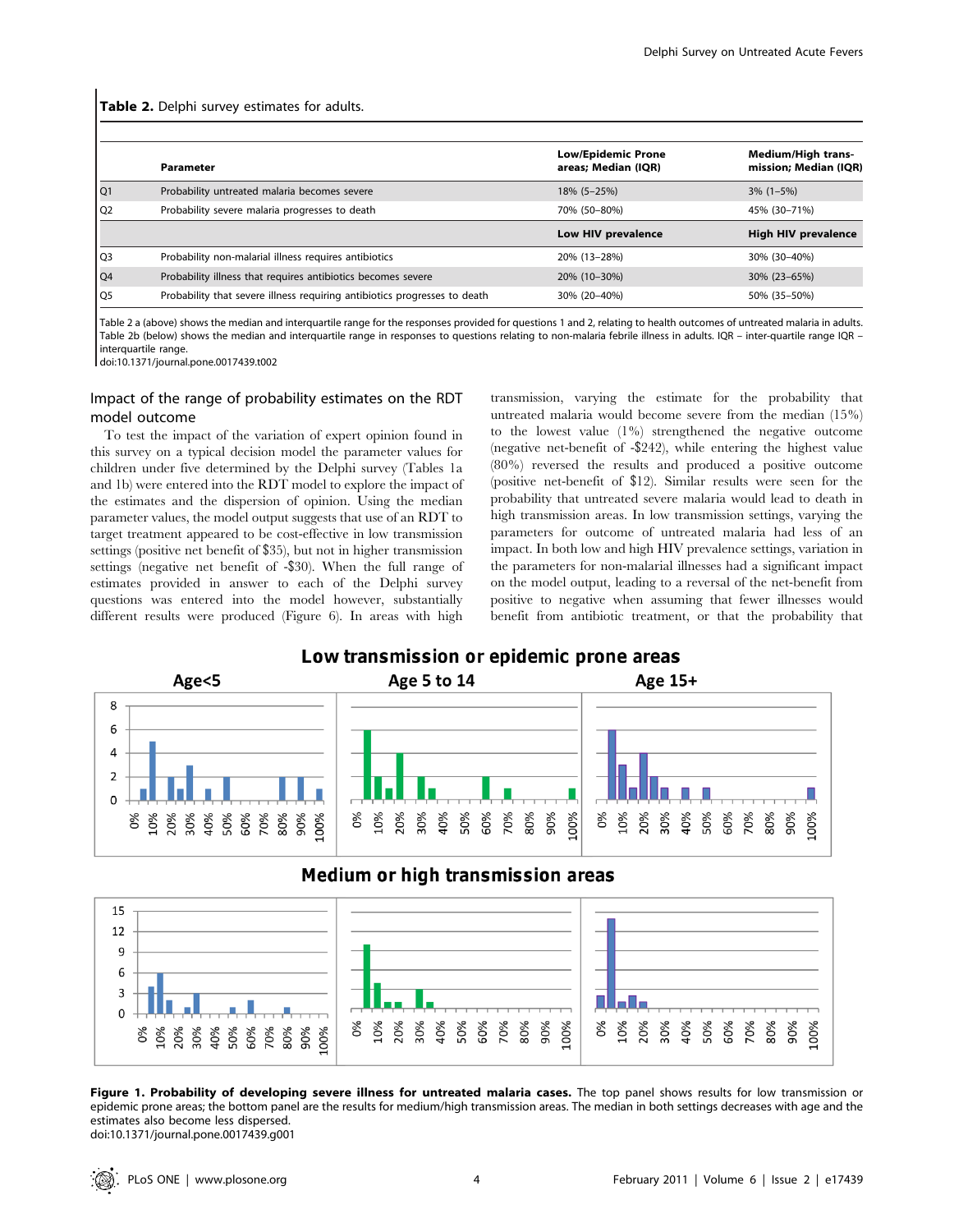

# Low transmission or epidemic prone areas

# Medium or high transmission areas



Figure 2. Probability of dying of untreated severe malaria. The top panel shows results for low transmission or epidemic prone areas; the bottom panel are the results for medium/high transmission areas. doi:10.1371/journal.pone.0017439.g002

# **Low HIV prevalence**



# **High HIV prevalence**



Figure 3. Probability that non-malarial febrile illness warrants antibiotics. Non-malarial illnesses included only those where no other obvious cause of illness is present (e.g. ear, soft tissue or urine infection). doi:10.1371/journal.pone.0017439.g003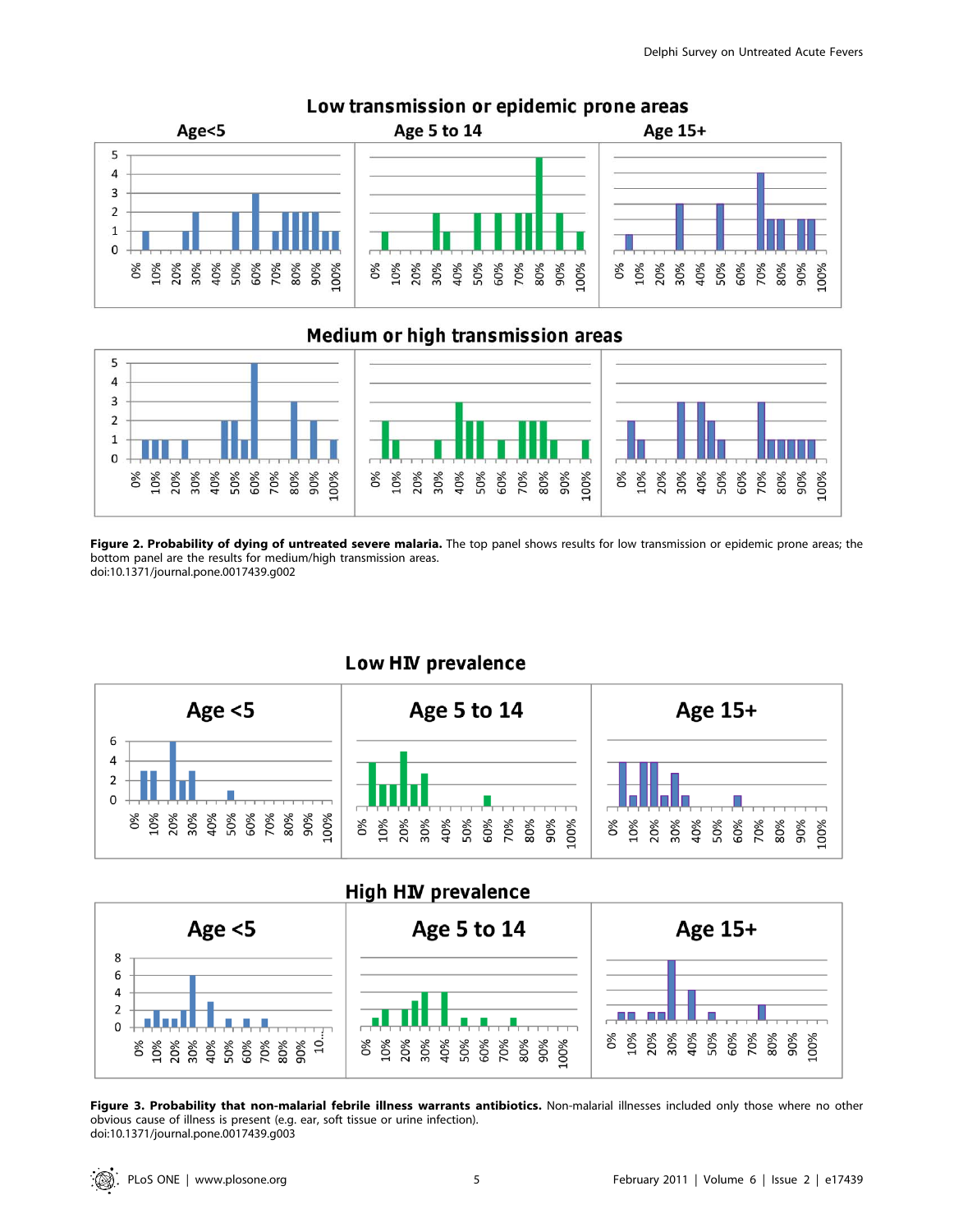

# **High HIV prevalence**



Figure 4. Probability that patients suffering from an illness warranting antibiotics would become severe and require hospitalization if not untreated. doi:10.1371/journal.pone.0017439.g004





Figure 5. Probability that for patients with a severe illness that could have benefited from an antibiotic, this will lead to death if untreated.

doi:10.1371/journal.pone.0017439.g005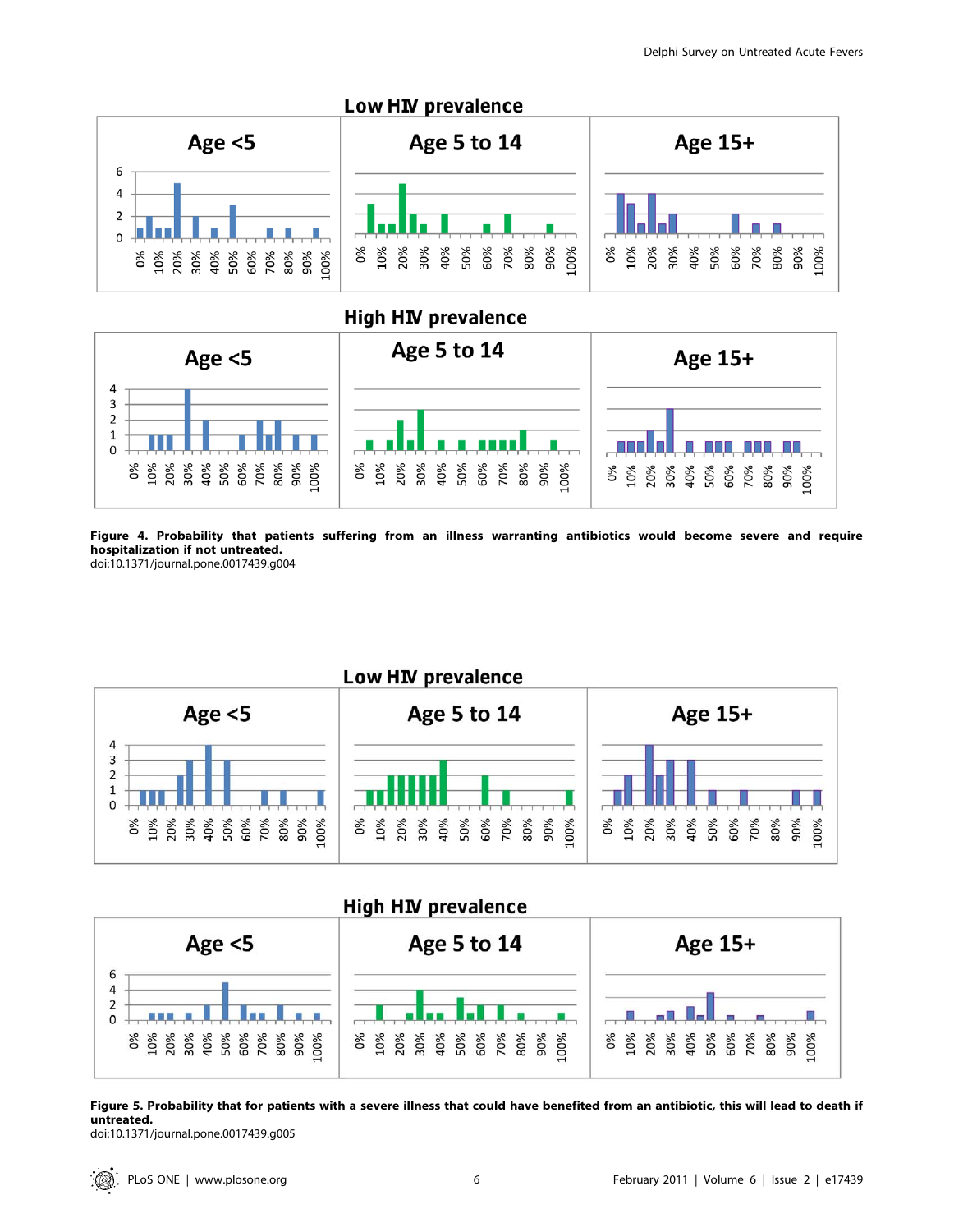

Figure 6. Variation in net benefit of the RDT. The net-benefit varies in response to the range of parameter estimates in the low (left) and high (right) transmission intensity areas. The vertical axes indicate the net benefit using the median values from the survey. The grey bars relate to estimates that are lower than the median, while the black ones indicate the range of expert estimates higher than the median. The lighter areas of the background indicate a positive net-benefit while the darker areas are where the use of RDT would not be cost-effective. Q 1–5: Questions 1–5. doi:10.1371/journal.pone.0017439.g006

untreated bacterial illnesses would progress to severe illness and death was very low (not shown). Adding the effects of all these parameters would have led to even wider variation from net positive to net negative.

### Discussion

Models are increasingly used for economic and policy decisions, but where data do not exist they are often based on expert opinion. To establish estimates for key parameters in decision models of malaria case management, a Delphi survey was conducted with malaria experts on the consequences of untreated malaria and nonmalarial febrile illnesses. Some consensus was reached about the probability that patients over five years of age from medium/high transmission settings with untreated malaria would progress to severe disease, and the probability that a non-malaria illness could benefit from antibiotics in patients from areas of low HIV prevalence. The ranges described here are reasonable to use for decision models. However, the survey results indicated a wide dispersion of opinion on most key parameters which drive model outputs, with responses to several questions ranging from 5% to 100%. Introducing the range of estimates into a typical model evaluating malaria RDTs demonstrated the impact that diversity of opinion and variation in parameter values could have on such model outputs and on the policy conclusions drawn, varying from very positive to negative. This survey has highlighted the lack of agreement of acknowledged experts on the central parameters required to model the management of febrile illness suggestive of malaria, and the risks of relying on a single expert opinion to establish model parameters in the absence of evidence. These findings are equally important in the context of epidemiological models that often rely on similar parameters to the ones explored in this survey.

An understanding of the consequences of not treating, or inadequately treating, malaria and bacterial infections is essential for evaluating the benefits and risks of managing febrile illnesses. In 1954, Bruce-Chwatt commented that …'morbidity due to malaria is so imperfectly known that even an approximate estimate of it would be merely a guess' [22]. The results of this survey suggest that little has changed in 50 years. Although more is known about the epidemiology, pathophysiology, and treatment of malaria, we still know little about the serious consequences of the illness. In malaria-endemic areas, probably only a small proportion of children with uncomplicated illness (1–2%) progress to severe disease [6]. However, the case fatality rate of children hospitalized with severe malaria ranges from 10–50%, and it has been suggested that the mortality of untreated severe falciparum malaria may reach 100% [23]. Even less is known about the consequences of non-malarial illnesses common in Africa and Asia. In malaria-endemic areas, at least as many children die of non-malarial causes as die of malaria [24,25]. Many non-malarial febrile illnesses in African children are likely to be bacterial, and would benefit from appropriate antibiotic treatment [26,27].

To date, Delphi surveys have been used infrequently in the context of malaria treatment and diagnostics. When chloroquine resistance was emerging, Sudre and colleagues used a Delphi survey to estimate mortality rates due to treatment failure amongst children of different age groups [28]. This survey reported a 5% mortality rate in children with highly chloroquine-resistant infections, although the distribution of expert opinions was not reported. By comparison, the case fatality rates in our study (calculated by multiplying the probability of developing severe illness by the mortality rate for severe illness) for untreated malaria was 15% in low/epidemic prone transmission areas and 9% in medium/high areas. In 2004, a Delphi survey was again used to assess the contribution of ACT usage to the reduction in malaria transmission in KwaZulu Natal [14].

The primary aim of this study was to gather estimates to be applied in decision modelling. The simplest application of these results would be to enter the median values into decision models. However, given the wide dispersion of values for most estimates, at a minimum sensitivity analyses should be conducted to explore the impact of more extreme estimates on the model output. As demonstrated by the experience with the RDT model reported here, varying the estimates from the mean value to the extremes can have a significant impact on model output, reversing possible policy conclusions. The uncertainty demonstrated by the divergence in expert opinion can be described by fitting appropriate probability distributions for probabilistic sensitivity analyses.

Some of the variability in responses is likely to be due to genuine heterogeneity of malaria across settings, therefore the stratification of malaria transmission in the models is likely to impact the assessments obtained from experts and the accuracy of the results. Models could, for instance, broaden the stratification beyond two or three transmission levels to allow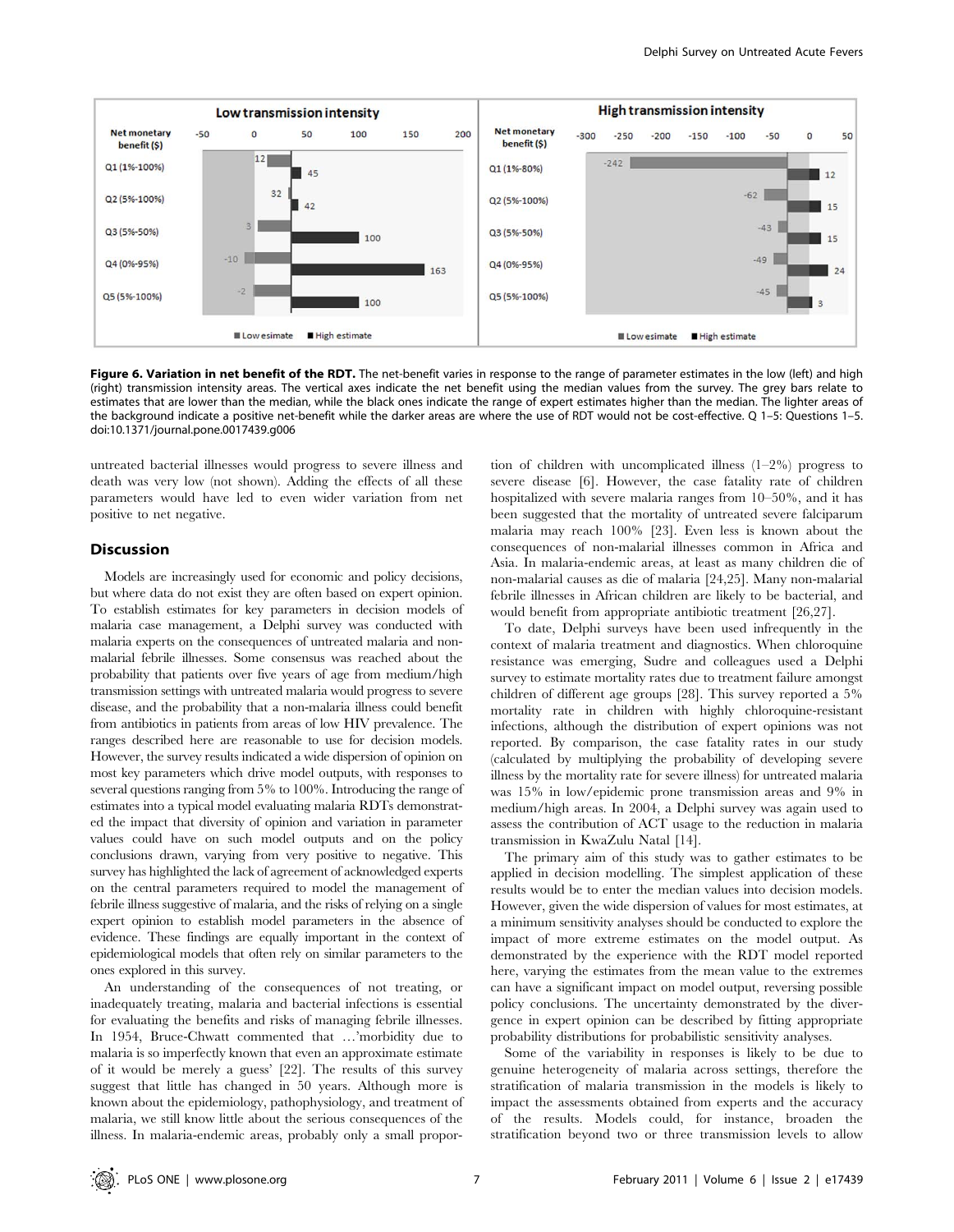for greater geographical specificity. The need for more geographically focused estimates is perhaps even greater with non-malarial illnesses, where not only HIV prevalence is variable, but also that of other zoonoses such as rickettsial illnesses and leptospirosis, and endemic and epidemic pathogens such as S. typhi and N. meniningitidis. This variation will, of course, lead to variation in the progression to severe disease and death outcomes as well. Another approach to handling the diverse range of opinions would be to create interactive models, which would allow stakeholders to enter their own estimates for some of the more contentious parameters and produce results relevant to local aetiology and their own circumstances [19]. Regardless of the approach, the output of any model that utilizes parameters with such a wide range of estimates should be interpreted with caution.

As with all Delphi studies, this one had potential limitations. The Delphi survey approach, including the development of the questions, selection of panellists, processing of feedback, and determination of the number of rounds of questioning, tends to be subjective, although less subjective than the usual way experts are chosen for modelling studies (the reason this study was undertaken). For this survey, 27 panellists were invited. Our panellists were selected for their expertise in malaria in particular, but also their wider clinical and research experience with non-malarial illnesses, including in bacterial diseases. Although only 21 completed the second round of questioning, it is unlikely that including the additional 6 would have changed our results. No panel will be exactly representative of world opinion, but whilst it is likely that a different sample of experts would produce different results, it is unlikely that the opinions of a different group would converge, particularly if a large, diverse panel was selected. For the malaria-related estimates, the diversity of opinions seems to reflect genuine uncertainty and strikingly diverse views on what could ultimately be better defined estimates of health outcomes of untreated malaria (notwithstanding some variation due to factors not accounted for in the questionnaire, such as co-morbidities). For the nonmalarial illnesses, it is likely that the diversity of opinions partly reflects actual epidemiological heterogeneity.

There is no standard number of experts required for Delphi surveys, although the number recruited for this study is at the high end of most clinical Delphi surveys. The selection of panellists may determine the range and nature of views expressed in the surveys [29]. Bias may be introduced by the initial selection of the panellists, or by non-completion. Some participants expressed discomfort with providing answers without supporting evidence, and in some instances did not provide an estimate for a particular parameter- although models are constructed with estimates from experts who are prepared to venture an opinion. The variability in opinions could partly result from patient level heterogeneity in factors that were not included in the survey, such as nutritional status and concomitant illness. Decision models however will seldom be able to capture such detail in their own structure. The stratification by age, malaria transmission intensity and HIV included in this survey were as detailed or more so than currently found in decision and mathematical models.

The questionnaire revision process, unique to Delphi surveys, may be subject to bias. In this survey, decisions to revise questions were driven by the frequency of comments, relevance to policy decisions, and practical considerations. This Delphi survey was halted after two rounds due to lack of convergence on most questions, with no indication that this would occur in further rounds. In the past, four rounds were considered ideal for Delphi surveys, although in more recent studies two or three rounds are

accepted as sufficient. The decision on the number of rounds employed tends to be pragmatic, but may impact on the final results [16,30]. There is usually a trade-off between a higher number of rounds (which potentially increases convergence, improving the data) and falloff in response rate (which reduces its usefulness). Delphi surveys aim to reach consensus; however our results suggested that convergence was unlikely to be achieved for most parameters included in this survey. The limitations of this study should not be overstated however; the results reflect the variety of opinion there is in reality, and demonstrate the shortcomings of models which tend to be based on one or at most a small number of experts, who generally are drawn from a far narrower pool for any given model than in this survey, and are only sampled once. In this survey, the wide variation of opinions likely resulted at least in part from the variability of malaria epidemiology at the sites where the expert panel members work, and is a testimony to the complexity of this infection.

### Conclusions

Decision and economic models are widely used in policy decisions, but depend on the key parameters used being right, or at least in roughly the right place. This study provides an expert panel view of key data points, but demonstrates a striking dispersion in expert opinion on the parameters which have a significant impact on most existing malaria treatment decision models and models of diagnosis of febrile disease in malariaendemic countries. Wherever possible real data rather than expert opinion should be used in models. Where this is not possible, the lack of clear consensus on most of the parameters and the wide range of estimates suggests that expert opinion should be used cautiously in decision models, and should always be supported by appropriate sensitivity analyses including the range of opinions shown in this study.

### Supporting Information

Annex S1 A summary of the responses to the quantitative questions in the first round of the Delphi survey. (PDF)

Annex S2 A summary of the responses to the quantitative questions in the second round of the Delphi survey. (PDF)

### Acknowledgments

We would like to thank Rebecca Tremain at the London School of Hygiene and Tropical Medicine for coordinating the distribution of the questionnaires and communications with panellists. We appreciate the comments from Borislava Mihaylova at HERC on an earlier draft of this paper, and the helpful comments from the anonymous referees.

#### Author Contributions

Conceived and designed the experiments: YL SGS AJM CJMW. Performed the experiments: YL SGS BMG MRS MM PN HR RWS UDA ME ND PK AD WM GD SOA KM SK CN GP TT LvS NJW FB AJM CJMW. Analyzed the data: YL SGS CJMW AJM. Wrote the paper: YL SGS CJMW AJM. Provided comments throughout the process and commented on the manuscript: YL SS BMG MRS MM PN HR RWS UDA ME ND PK AD WM GD SOA KM SK CN GP TT LVS NJW FB AJM CJMW. Drafted the manuscript: YL SGS AM CJMW. Participated in the survey: BMG MRK MM PNN HR RWS UDA ME ND PK AD WM GD SOA KM SK CN GP TT LvS NJW FB SGS CJMW. Revised the manuscript: BMG MRK MM PNN HR RWS UDA ME ND PK AD WM GD SOA KM SK CN GP TT LvS NJW FB SGS CJMW.